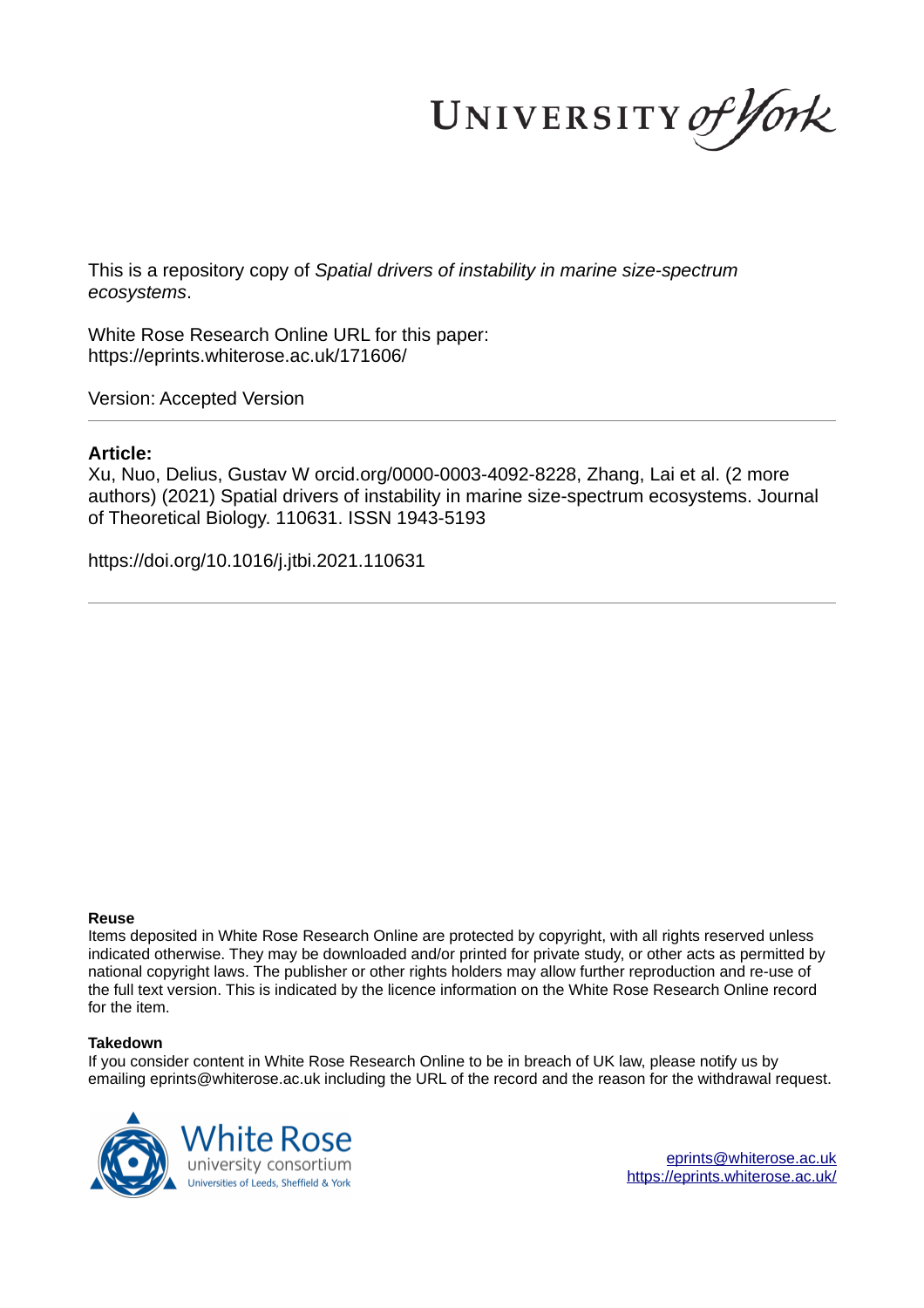# **Spatial drivers of instability in marine size-spectrum ecosystems**

Nuo Xu<sup>1</sup>, Gustav W. Delius<sup>2</sup>, Lai Zhang<sup>1,†</sup> ,Uffe H. Thygesen<sup>3,4</sup>, Ken H. Andersen<sup>4</sup>

<sup>1</sup>School of Mathematical Science, Yangzhou University, Yangzhou 225002 China <sup>2</sup>Department of Mathematics, University of York, York YO10 5DD, UK <sup>3</sup>Department of Applied Mathematics and Computer Science, Technical University of Denmark, Denmark <sup>4</sup>Center for Ocean Life, National Institute of Aquatic Resources, Technical University of Denmark, Denmark †Corresponding author, email: lai.zhang@yzu.edu.cn

Abstract: Size-spectrum models are a recent class of models describing the dynamics of a whole community based on a description of individual organisms. The models are motivated by marine ecosystems where they cover the size range from multicellular plankton to the largest fish. We propose to extend the size-spectrum model with spatial components. The spatial dynamics is governed by a random motion and a directed movement in the direction of increased fitness, which we call 'fitness-taxis'. We use the model to explore whether spatial irregularities of marine communities can occur due to the internal dynamics of predator-prey interactions and spatial movements. This corresponds to a pattern-formation analysis generalized to an entire ecosystem but is not limited to one prey and one predator population. The analyses take the form of Fourier analysis and numerical experiments. Results show that diffusion always stabilizes the equilibrium but fitness-taxis destabilizes it, leading to non-stationary spatially inhomogeneous population densities, which are travelling in size. However, there is a strong asymmetry between fitness-induced destabilizing effects and diffusion-induced stabilizing effects with the latter dominating over the former. These findings reveal that fitness taxis acts as a possible mechanism behind pattern formations in ecosystems with high diversity of organism sizes, which can drive the emergence of spatial heterogeneity even in a spatially homogeneous environment.

**Keywords**: Size-spectrum model, marine ecosystems, fitness-taxis, stability, diffusion, travelling patterns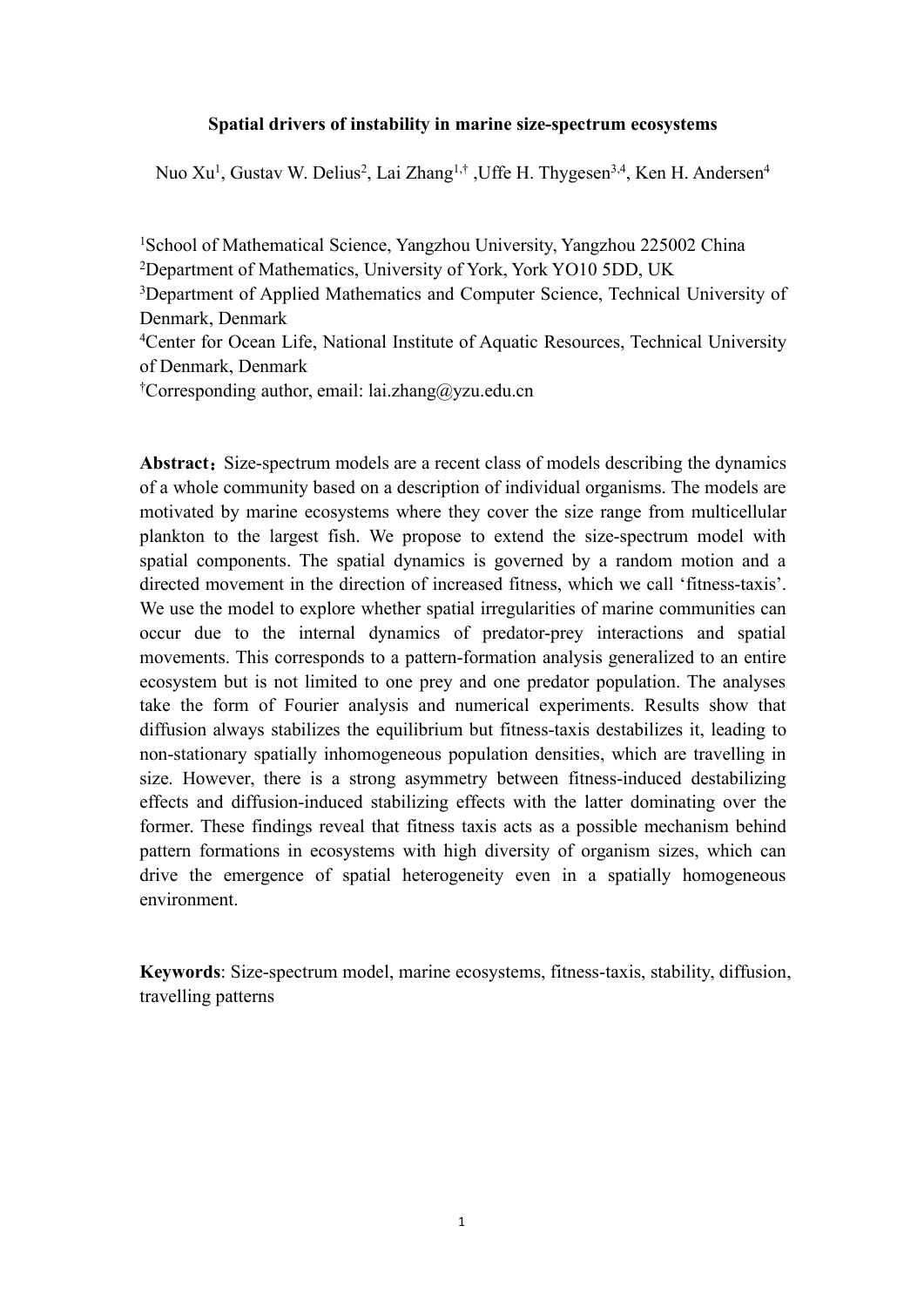## **Introduction**

Marine ecosystems are dominated by trophic interactions where larger predators eat smaller prey. Various types of models have been developed to describe the dynamics of these ecosystems (Plagányi 2007; FAO 2008). Food-web models are a common modelling framework to depict species rich marine systems (Loeuille and Loreau 2005; Rossberg *et al*., 2008; Boit *et al*., 2012; Gomez-Canchong *et al*., 2012). While food webs can describe the complex interactions between species to a large degree, this approach cannot well account for individual trophic change during ontogeny, particularly for ecosystems with high biodiversity (Guiet *et al*., 2016). To overcome this difficulty, continuous size-structured community population models have been developed (Silvert and Platt 1980; Benoît and Rochet 2004). This type of models is based on the pioneering work of Sheldon *et al*. (1972) who first discovered that the biomass remains at a nearly constant level in logarithmically increasing size intervals, which triggered the definition of 'size spectrum' (Silvert and Platt 1978; Kerr and Dickie 2001; Benoît and Rochet 2004; Andersen and Beyer 2006, Fig.1). The size-spectrum approach redefines the marine ecosystems in terms of body size rather than biological species identity, which provides community-level predictions with relatively few model processes and assumptions (Blanchard *et al*., 2009).



log(Body size)

**Fig. 1** Conceptual illustration of marine size spectrum extending from autotrophs to mammals in log-log axes (refined from Heneghan *et al*. (2019)). It is shown that the logarithmic abundance (*N*(*m*)) and logarithmic body size (*m*) are approximately linear with a gradient near -2 (i.e., *γ =* 2).

Biomass size spectra have been widely used in marine ecosystems. Here, predation is the primary process promoting the energy flow in the ecosystem, consisting of growth, mortality and reproduction (Benoȋt and Rochet 2004). Silvert and Platt (1978, 1980) first established the existence of a power-law steady state, which led to the practice of evaluating the state of an aquatic ecosystem by the slope and intercept of the biomass size spectrum in a log-log plot (Andersen and Beyer 2006). Blanchard *et al*. (2009) extended the model, disaggregating the ecosystem to pelagic and benthic pathways to describe the dynamics of coupled size spectra. Datta *et al*. (2010) derived the dynamic equations (the jump-growth and Mckendrick-von Foerster equations)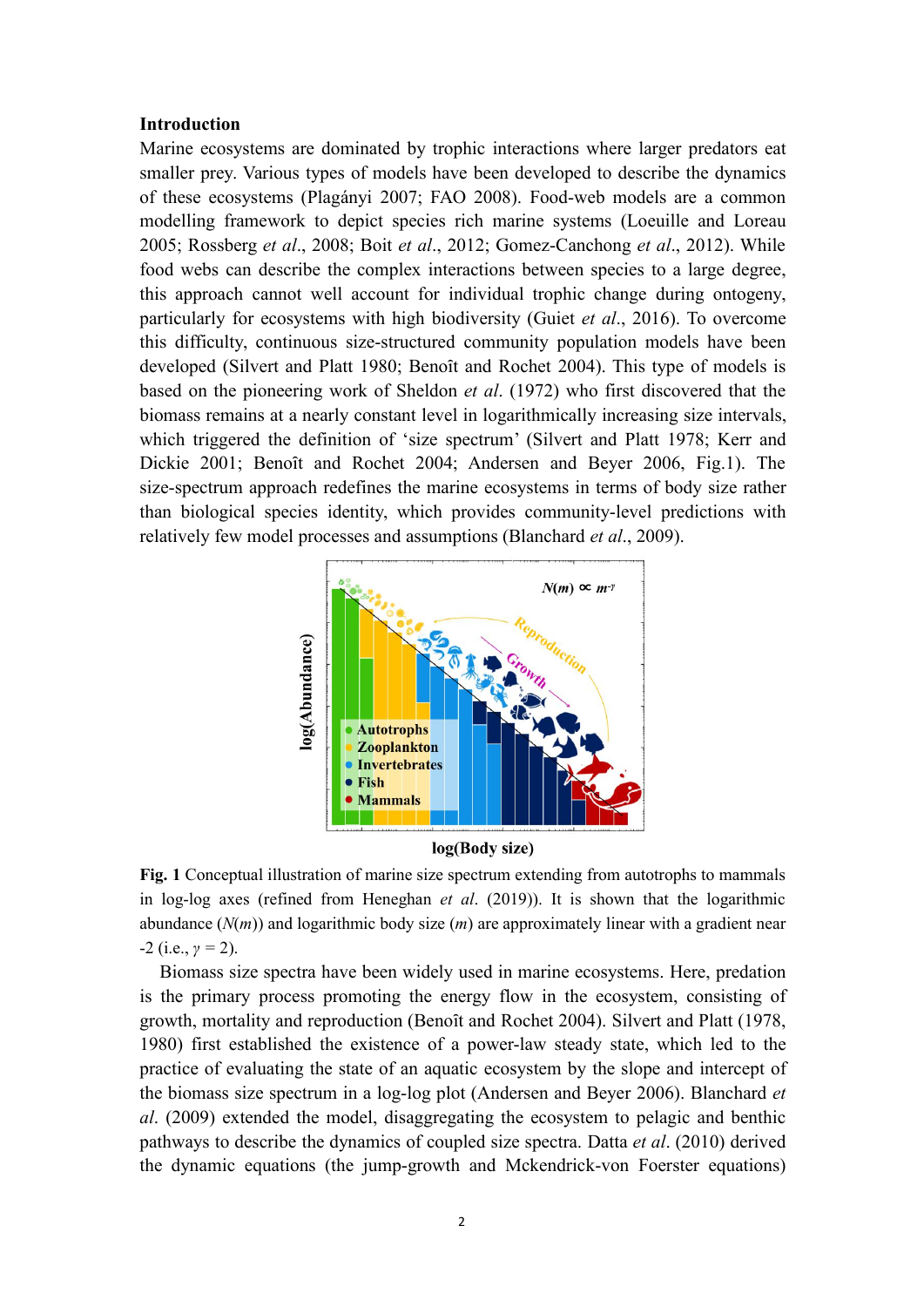=from a simple stochastic process of predation, and further showed how stability of the system is affected by predator-prey mass ratio, diet breadth and feeding efficiency (Datta *et al.* 2011).

While dynamic models of community size spectra have been widely applied to understand how the abundance of predators change with body size through the size-based ontogenetic processes (Benoît and Rochet, 2004; Blanchard *et al*., 2009; Gilljam *et al.*, 2011), the effects of organisms' movements on marine size spectrum have less been studied. Previously, a size-spectrum model accounting for advection and diffusion movements has been developed to mimic the role of top predators at a large scale of marine ecosystems (Apex Predators ECOSystem Model, in short APECOSM; Maury, 2010). This model was coupled with a biogeochemical model (The Pelagic Interaction Scheme for Carbon and Ecosystem Studies, in short PISCES, Aumont *et al*., 2003; Aumont and Bopp, 2006) to explore the climatic responses of marine pelagic communities and it was found that spatial distribution of population biomass was significantly shaped with a substantial biomass increase for small marine organisms (Lefort *et al*., 2015). In addition, a spatially explicit marine size spectrum was developed to explore the effects of the biotic (behavior movement, e.g. diffusion and taxis) and abiotic (passive transport, e.g. mixing) on individual growth and community structure in marine ecosystems (Castle *et al*., 2011). Results showed that spatial distribution of different-sized organism abundance was intimately correlated with primary production.

However, to our best knowledge, there has been no attempt to explore the stability properties of marine size spectrum in a spatially explicit dynamic size-spectrum model and the potential spatial biomass patterns of different-sized individuals. We employ a marine size-spectrum model with the two spatial movements of diffusion and taxis to explore how the interplay of these spatial processes affects the stability of the marine size spectrum in a spatially homogeneous environment. While the diffusion process describes random movements, the term taxis is used to indicate directed movement as a response to environmental cues. In prey taxis, a predator moves in response to prey, so that the mean velocity of the predator is determined by the gradient of the prey density. This leads to an advection term in the equation governing the predator density, as first derived by Kareiva and Odell (1987). Ainseba *et al*. (2008) described the local interactions of species modeled by Lotka-Volterra interactions with prey-taxis and found that predators moving in the direction of higher prey concentrations would not destabilize the uniform steady state. Rather than considering completely random movements or just a response to other species, the present work takes conspecific feedback into account, that is, 'fitness taxis' termed by Heilmann *et al.* (2018), which means that population moves towards areas with high fitness, as first proposed by Cosner (2005).

The present work aims to address the question whether the spatial irregularities of marine communities can be a result of internal dynamics or must have a basis in spatial irregularities of the marine environment. To this aim, we first derive the equilibrium size-spectrum in a non-spatial marine size-spectrum model, which is also the equilibrium of the spatially augmented counterpart. Local equilibrium stability in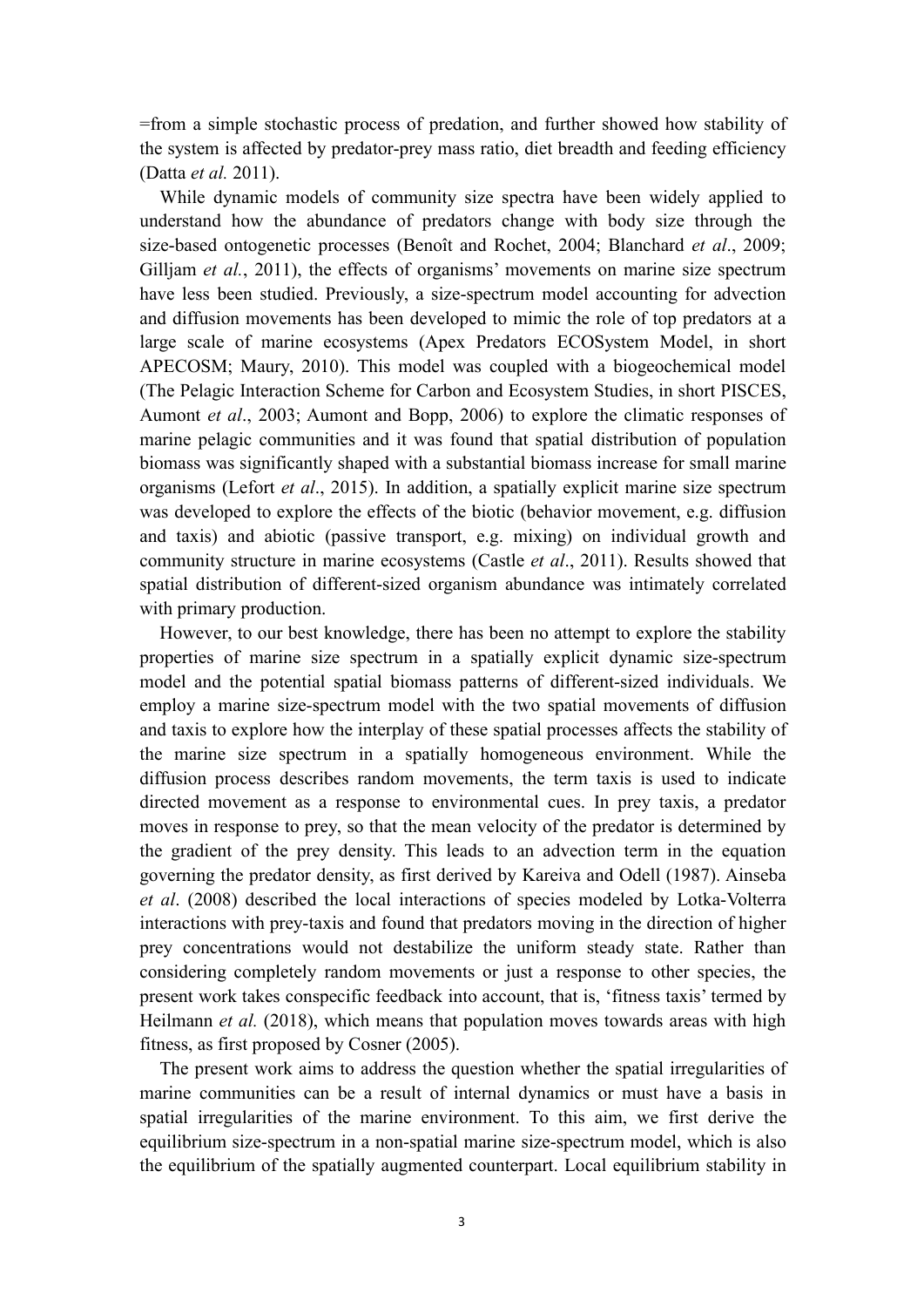both non-spatial and spatial models are analyzed by Fourier analysis. Finally, we carry out numerical simulations to demonstrate the emerging spatial patterns, which are non-stationary and travelling in size.

## **Models and methods**

The model is based on the paradigm that body size is the main factor to determine individual vital rates, which in turn affect population dynamics. We take growth, mortality, and reproduction as key processes in the life history of fish individuals, where predation is a primary way to promote the energy flow in the ecosystem. We do not impose a size range for modeled organism but assume a size range from 0 to infinity. While this assumption looks unrealistic in nature, it allows our model to be scale-invariant, and allows us to perform an analytic Fourier analysis. Moreover, valuable insight into the stability effects of diffusion and fitness-taxis drawn from our model can to a large degree be translated to real ecosystems with wide size ranges. We start with a description of the model without spatial movements. For convenience, the model without spatial movements is termed a temporal size-spectrum model and the one with spatial movements as a spatio-temporal size-spectrum model. The analytic equilibrium stability analysis as well as the numerical method for finding the spatial patterns are briefly outlined at the end of this section with details being deferred to appendices.

### *Temporal size-spectrum model*

Denote by  $N(m, t)$  the abundance density of organisms with body size  $m$  (gram) at time *t* (year). The community size spectrum model is given by the equation

$$
\frac{\partial N(m,t)}{\partial t} = -\frac{\partial}{\partial m} (g(N,m)N(m,t)) - \mu(N,m)N(m,t) + R(N,m),\tag{1}
$$

where  $g(N, m)$  and  $\mu(N, m)$  are the growth rate (mass per time) and mortality rate (per time) of individuals with size *m. R*(*N*, *m*) encodes the effect of population reproduction, which we will discuss further below. The growth and mortality rates are

$$
g(N,m) = \alpha A m^q \int wN(w,t)\varphi(m/w)dw,
$$
  

$$
\mu(N,m) = \int Aw^q N(w,t)\varphi(w/m)dw + \eta.
$$

Here,  $Am<sup>q</sup>$  is the volumetric search rate of *m*-sized individuals, and *η* is the background mortality. We assume that the energy obtained from predation after paying metabolic costs is invested to growth and reproduction (Fig. 1). Therefore, *α* represents the realized growth efficiency. The integrals in the growth and mortality describe the possible encountered food and predation mortality, respectively, which depend on the size ratio between predator and prey*.* The definite relationship between predator and prey is specified by a log-normal size kernel

$$
\varphi(m/w) = \exp\left(-\frac{(\log(m/w) - \beta)^2}{2\sigma_1^2}\right),\,
$$

where  $\sigma_1$  determines the width of the size kernel and  $e^{\beta}$  is the preferred predator-prey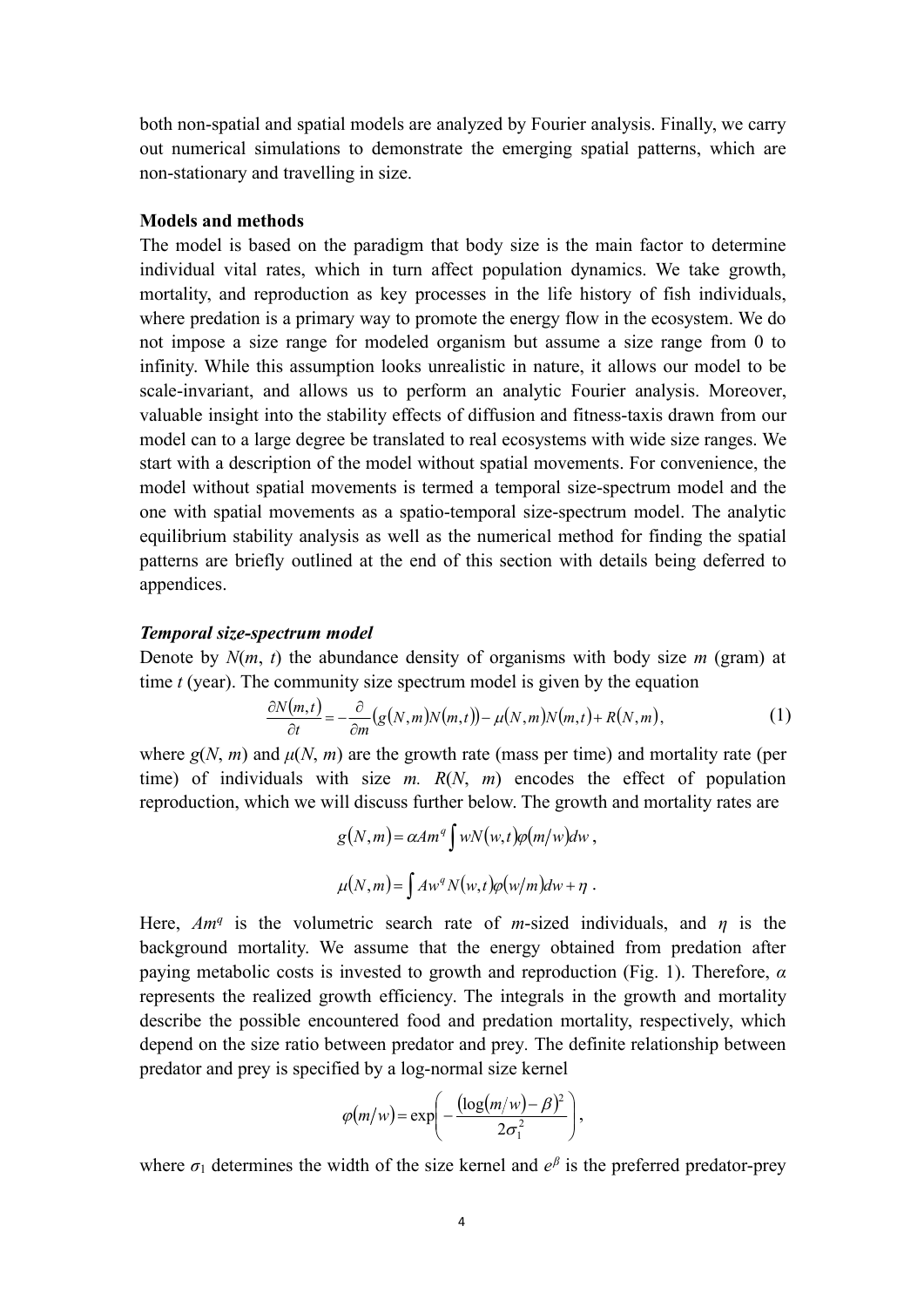mass ratio (Ursin, 1973). The model (1) without the term *R*(*N*, *m*) is the classic McKendric-von Forerster equation (Kot, 2001; Benoît and Rochet, 2004).

Since all organisms in our model have a dual trophic role: being predated by large organism and preying upon small ones, thus we cannot model the egg stage explicitly. However, it is possible to capture the main features of reproduction that are significant to the size-spectrum dynamics, that is, move down the biomass from large weight to small weight and then replenish the population numbers of small-sized individuals. Here, we model the reproduction rate *R*(*N*, *m*) in the same way as in Capitán and Delius (2010), which is given by

$$
R(N,m) = \iiint \left( -B(m, w, w')N(m, t) + B(w, m, w')N(w, t) + \frac{w - w'}{m}B(w, w', m)N(w, t) \right) dw dw'. \tag{2}
$$

The modelling of equation (2) is explained as follows.

It is assumed that a birth event happens from a parent organism with size *w* to produce small offspring with size *m*, which moves the parent to a lower size *w'* due to spawning. We set the number of offspring to be the mass ratio  $(w-w^2)/m$  which indicates the equality between the total offspring weight and the weight lost by the parent, described by the term

$$
\iint \frac{w - w'}{m} B(w, w', m) N(w, t) dw dw'. \tag{3}
$$

and the term  $B(w, w', m)$  indicates the birth rate from parent organisms with size *w* who decline in weight *w'* and produce offspring of size *m*, which can be specified as

$$
B(w, w', m) = m^{-1} w^{-1} B_0(w/w', m/w),
$$

where  $B_0(w/w', m/w)$  is of the following form

$$
B_0(w/w',m/w) = b_0 \frac{1}{\sqrt{2\pi}\sigma_v} \exp\left(-\frac{(\log(w/w') - \nu)^2}{2\sigma_v^2}\right) \frac{1}{\sqrt{2\pi}\sigma_u} \exp\left(-\frac{(\log(m/w) - \mu)^2}{2\sigma_u^2}\right).
$$

This equation is basically a combination of two log-normal Gaussian functions, with the former describing an average weight reduction of the parent by a factor of  $e^v$  and the latter an average offspring-parent size ratio of  $e^{\mu}$ .

Besides the above birth event, the abundance of *m*-sized population can also be increased by the reduction in weight of large-sized organisms indicated by

$$
\iint B(w,m,w')N(w,t)dwdw'.\tag{4}
$$

and decreased as a consequence of spawning of m-sized organisms indicated by

$$
\iint - B(m, w, w') N(m, t) dw dw'. \tag{5}
$$

Taken together, these three possible events (3)-(5) contribute to the reproduction term in equation (2).

# *Spatio-temporal size-spectrum model*

We now take spatial movements into consideration. Denote by *N*(*m*, *x*, *t*) the population density of organisms with size *m* at location *x* (km) and time *t*. Then the spatially extended size-spectrum model is given by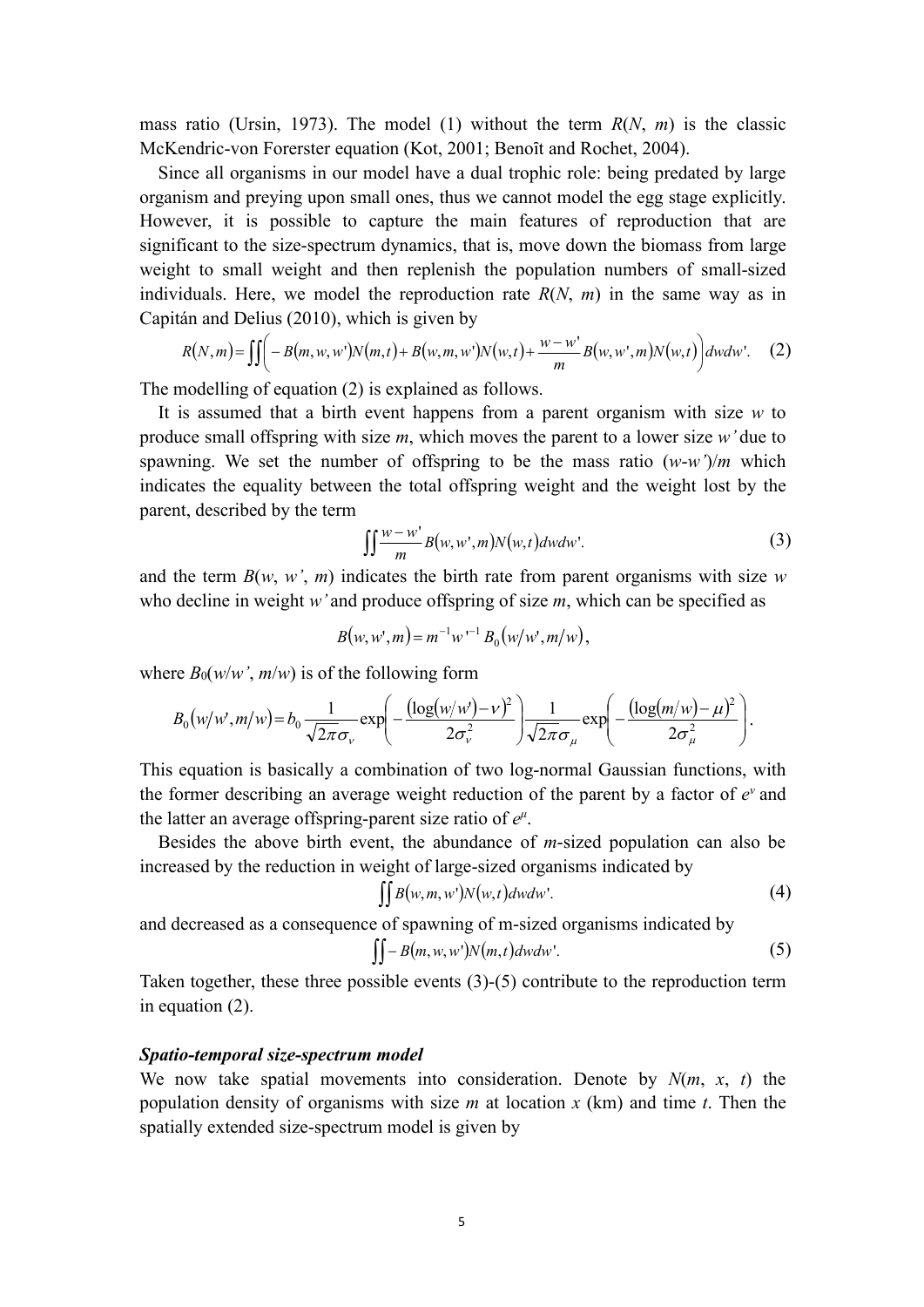$$
\frac{\partial N(m,x,t)}{\partial t} = -\frac{\partial}{\partial m} \left( g(N,m,x)N(m,x,t) \right) - \mu(N,m,x)N(m,x,t) + R(N,m) \n- d_0 \frac{\partial}{\partial x} \left( N(m,x,t) \frac{\partial}{\partial x} \left( m^{-1} g(N,m,x) - \mu(N,m,x) \right) \right) \n+ d_1 \frac{\partial^2 N(m,x,t)}{\partial x^2}.
$$
\n(6)

The first row represents reaction dynamics similar to the description of the temporal model. The second row represents the spatial movements of fitness taxis, which is related to individual growth as well as mortality and depicted in the form of  $g/m - \mu$ . The negative sign at the beginning expresses individuals' preference for higher fitness. The last term represents the spatial movements due to diffusion, meaning that individuals move from regions of higher density to lower density randomly. In the presence of spatial components, the growth and mortality rates are now of the forms

$$
g(N,m,x) = \alpha A m^q \iint wN(w, y, t)\rho(m/w)\psi(x - y)dwdy,
$$
  

$$
\mu(N,m,x) = \iint A w^q N(w, y, t)\rho(w/m)\psi(x - y)dwdy + \eta.
$$

The integrals involve a spatially non-local kernel *ψ*,

$$
\psi(x-y) = \frac{1}{\sqrt{2\pi}\sigma_2} \exp\left(-\frac{(x-y)^2}{2\sigma_2^2}\right),\,
$$

where  $\sigma_2$  is the width. This space kernel allows a predator to encounter prey over a spatial range close to their position rather than at the exact location of the predator (Grindrod, 1988; Banerjee and Volpert, 2016b; Malchow *et al*., 2008).

## *Analytic and numerical analysis*

We briefly outline the method of deriving the equilibrium size spectrum to the temporal model (Appendix A), and the method of performing local stability analysis around the equilibrium for the temporal model (Appendix B) as well as for the spatio-temporal model (Appendix C). The numerical algorithm for illustrating the spatial patterns is summarized in Appendix D. Detailed mathematical computations are presented in their respective appendices. Readers who are mainly interested in the biological findings can skip this section, and directly go to the next section.

The equilibrium to the temporal model (1) is assumed to be of the power-law form, that is,  $N_s(m) = N_0 m \gamma$ , where  $N_0$  is a constant, indicating the magnitude of the marine size-spectrum. For  $N_s(m)$  to be an equilibrium to the temporal model, an additional assumption is imposed throughout this paper, that is, the volumetric search rate exponent *q* is equal to *γ*-1. Such an assumption enables us to obtain closed forms of integrals over unlimited size ranges (Datta *et al.*, 2011). In fact, if  $\gamma = 2$ , then  $q = 1$ , which is exactly the empirically observed value of the search rate coefficients (Andersen *et al.*, 2016). By setting  $m = m_0e^r$  and  $N(m, t) = u(r, t)e^{r}m_0^{-1}$  direct calculation yields a condition for the parameters that can be easily satisfied, for instance, under the default parameter values in Table 1 (Appendix A).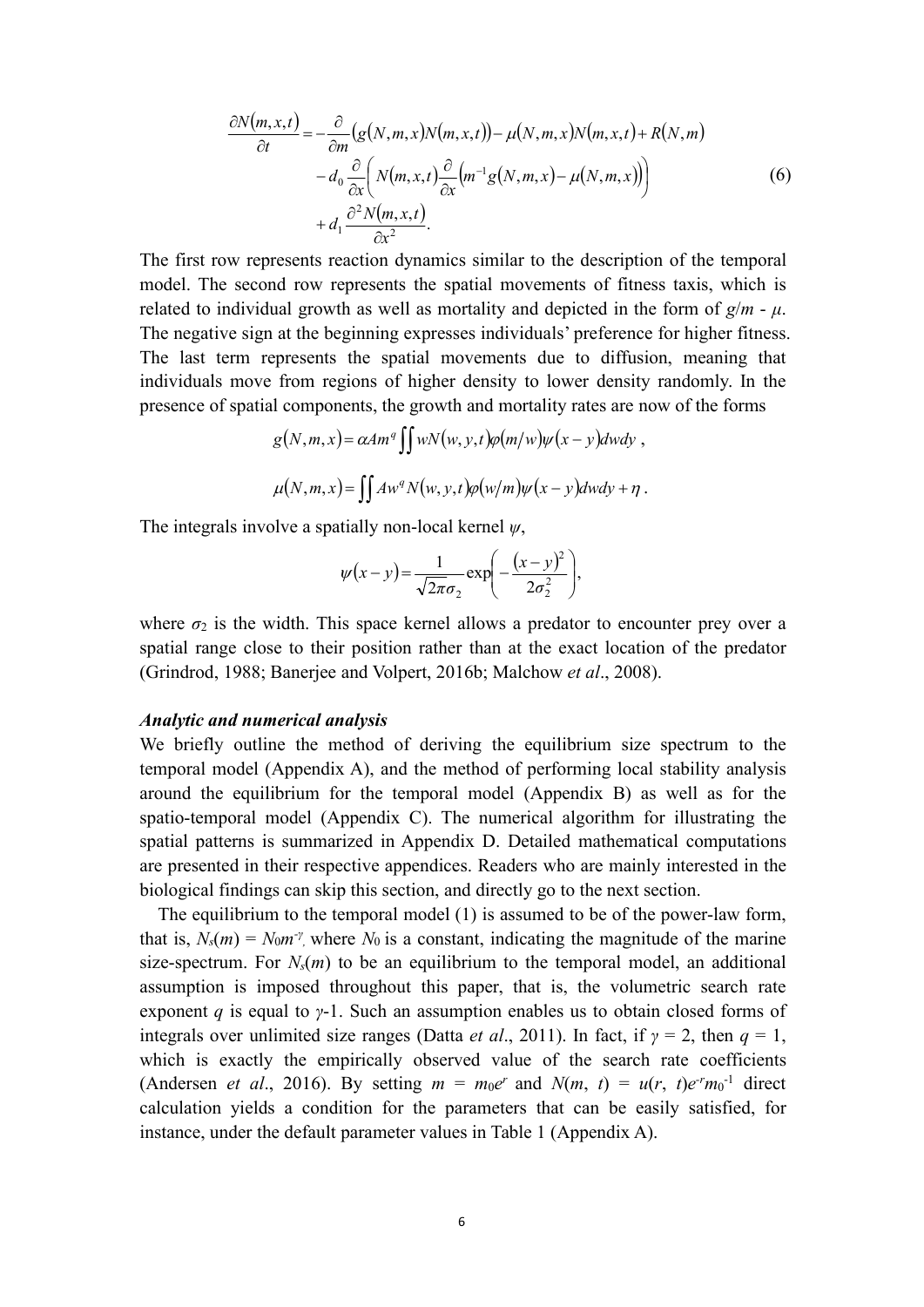| Symbol           | <b>Value</b> | Units                     | Interpretation                                                      |
|------------------|--------------|---------------------------|---------------------------------------------------------------------|
| $\boldsymbol{A}$ | 600          | $year-1g-q$               | Coefficient of feeding rate <sup>1</sup>                            |
| $\beta$          | log(100)     |                           | Nature log of preferred predator-prey mass ratio <sup>2</sup>       |
| $\sigma_1$       | 1.5          |                           | Width of size-selection function <sup>3</sup>                       |
| $\sigma_2$       | $\mathbf{1}$ |                           | Width of space-selection function <sup>4</sup>                      |
| q                | 0.8          |                           | Exponent of volumetric search rate <sup>5</sup>                     |
| $\gamma$         | 1.8          |                           | Marine size spectrum exponent <sup>5</sup>                          |
| $\alpha$         | 0.4          |                           | Growth efficiency <sup>6</sup>                                      |
| $\mu$            | $-8$         |                           | Nature log of offspring-parent mass ratio <sup>7</sup>              |
| $\sigma_{\mu}$   | 1.5          |                           | Variance in offspring-parent mass ratio <sup>8</sup>                |
| $\mathcal V$     | 0.2          |                           | Natural log of parent weight before/after reproduction <sup>7</sup> |
| $\sigma_v$       | 0.05         |                           | Variance in parent weight before/after reproduction <sup>7</sup>    |
| $\eta$           | 0.1          | $year-1$                  | Background mortality rate <sup>9</sup>                              |
| $b_0$            | $\mathbf{1}$ | year <sup>-1</sup>        | Coefficient of reproduction rate <sup>10</sup>                      |
| m <sub>0</sub>   | $\mathbf{1}$ | g                         | Reference weight <sup>11</sup>                                      |
| $d_0$            | varied       | km <sup>2</sup>           | Coefficient of the fitness taxis                                    |
| $d_1$            | varied       | $km^2$ year <sup>-1</sup> | Coefficient of the diffusion                                        |

**Table 1.** Model parameters

 $\frac{1}{1}$ Plank and Law (2011);

<sup>2</sup> Ursin (1973); Jennings *et al*. (2001);

<sup>3</sup> Datta *et al*. (2011);

<sup>4</sup> Heilmann *et al*. (2018);

 $^5$  Andersen and Beyer (2006); Plank and Law (2011); Hartvig *et al.* (2011); *q* is always set to equal *γ*-1.

<sup>6</sup> Zhang *et al*. (2013).

<sup>7</sup>Capitán and Delius (2010);

<sup>8</sup> Adjusted to result in stability of both temporal and spatio-temporal size-spectrum model.

<sup>9</sup> Datta *et al*. (2010); Rochet and Benoît (2011);

 $10$  Normalized reproduction rate, conclusion is not sensitive to this parameter.

<sup>11</sup> Selected to make the fish size-range reasonable in numerical simulations (e.g. Fig. 2B);

We perform the local stability analysis of the power-law equilibrium  $N_s(m)$  for the temporal model using Fourier analysis (Appendix B). To this end, we first transform the model (1) translation-invariant form by setting  $v(r, t) = e^{qr}u(r, t)$ , and then Fourier expand the scaled population density, that is,  $v(r, t) = \int e^{ikr} a(k, t) dt$  where  $a(k, t)$  are the Fourier coefficients with  $k$  being the wave number in the direction of logarithmic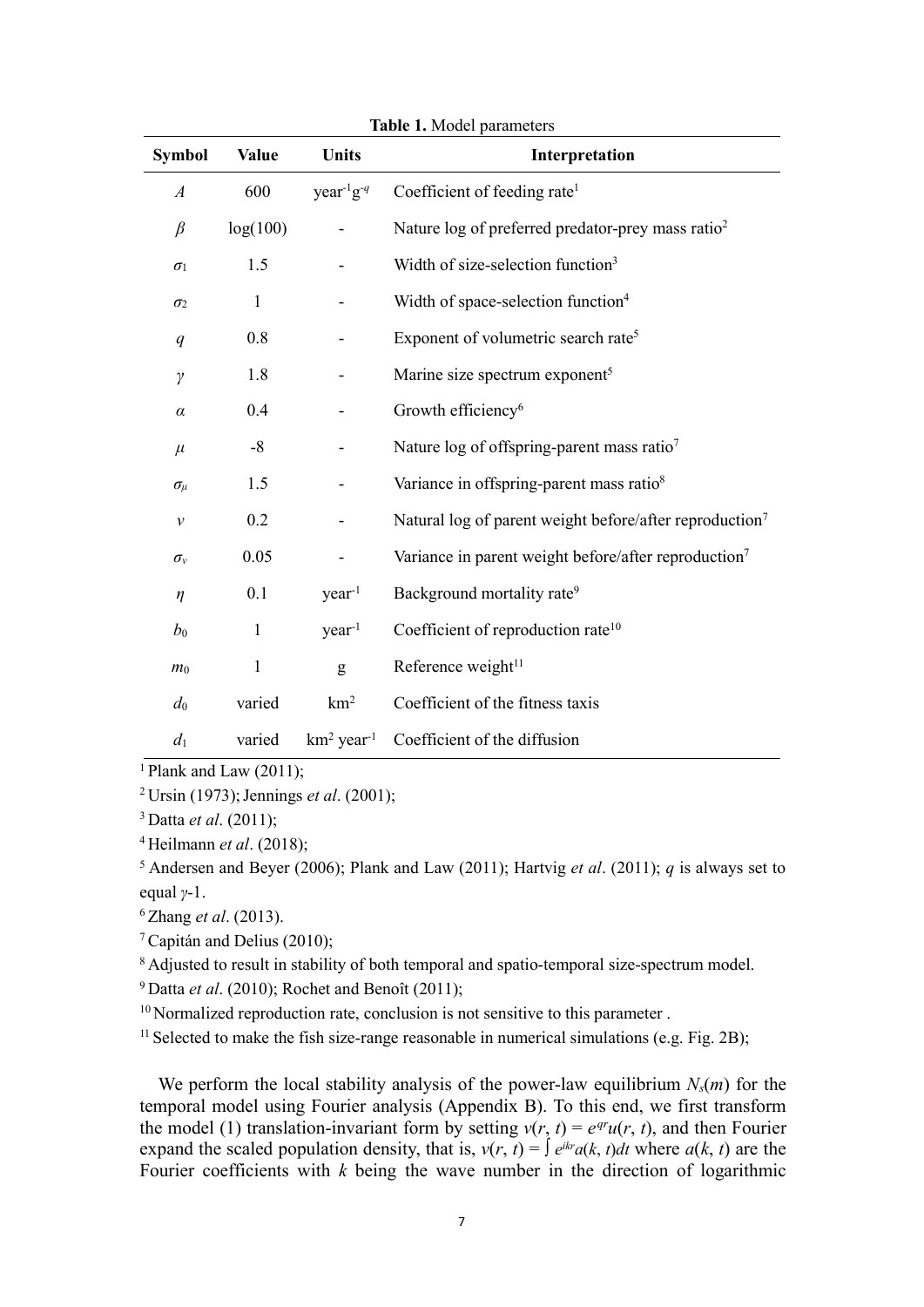body size. Substituting the Fourier expansion into the translation-invariant system yields a system of differential equations for the Fourier coefficients *a*(*k*, *t*). Finally, we linearize this system around the steady state to obtain the eigenvalue function against the wave number  $k$ , which allows us to determine the stability of the power-law equilibrium. Analogously, we can perform stability analysis of the power-law equilibrium in the spatio-temporal model and derive the eigenvalue function against the size wave number *k* and space wave number *l* (Appendix C).

We also use Fourier methods to perform numerical simulations of the temporal and the spatio-temporal model (Appendix D). To be able to employ Fourier series, we impose periodic boundary conditions on size and space. While there is no biological motivation for this, the solutions are not strongly dependent on the length of the size and space domain as long as they are sufficiently large (e.g., sufficiently larger than the nature log of the preferred predator-prey mass ratio). We numerically solve the resulting system of ordinary differential equations for the Fourier coefficients (i.e., *a*(*k*, *t*)). Applying the inverse Fourier analysis to those Fourier coefficients, we obtain time-series solutions for the population biomass density *u*(*r*, *x*, *t*). Default parameter values are summarized in Table 1.

### **Results**

Figure 2A demonstrates the real part of the eigenvalue  $\lambda(k)$  as a function of the size wave number *k* for two cases: stable equilibrium under the default parameter values in Table 1 (dashed curve), and the unstable equilibrium with a slight different parameter setting (solid curve). In case of the unstable equilibrium, exciting the most unstable mode (approximately  $k = 82$ ) yields a travelling solution (Fig. 2B).



**Fig. 2** For the temporal model (1): (A) Real part of the eigenvalues  $\lambda(k)$  against wave numbers in the direction of size *k*, and (B) the travelling wave solution of log-form abundance  $u(r, t)$ for logarithmic body size *r* and time *t*. Parameters for the stable equilibrium are listed in Table 1, and for the unstable equilibrium are the same as default except for nature log offspring: parent mass ratio  $\mu = -10$ .

When spatial processes are taken into account, we are primarily interested in how diffusion and fitness-taxis interact to affect equilibrium stability in the spatio-temporal model (3). Clearly, the equilibrium of the temporal model remains the equilibrium of the spatio-temporal model. Here we focus on the stable equilibrium size spectrum in Fig.2A. Given a pair of the coefficients of diffusion  $(d_1)$  and taxis  $(d_0)$ , Figure 3A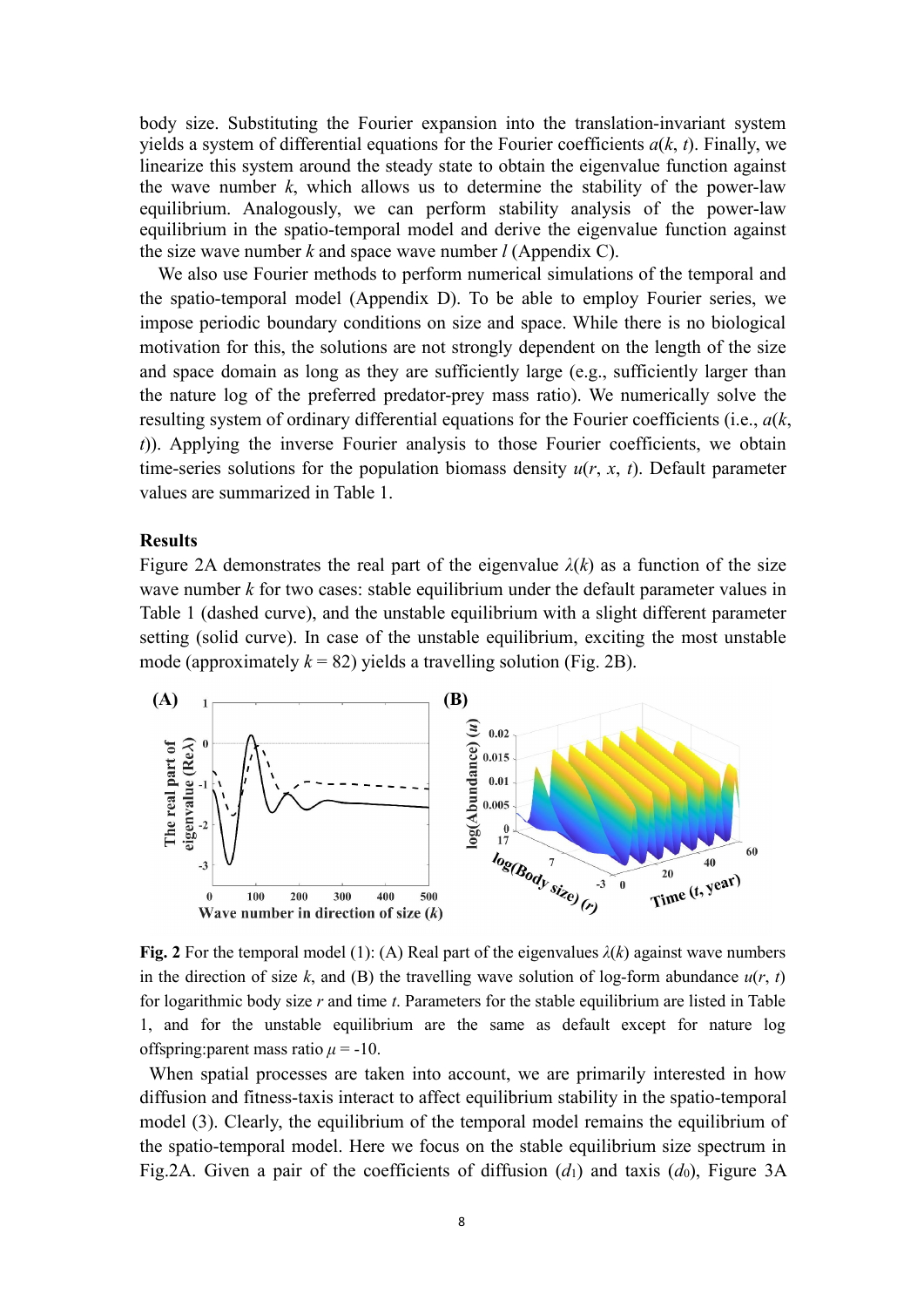illustrates the unstable modes in the space spanned by the size wave number *k* and the space wave number *l*. The figure shows that there exists unstable modes, which will result in spatially inhomogeneous distribution of population densities when these unstable modes are excited. Figure 3B shows the emerging spatial patterns when the most unstable mode is triggered, which is non-stationary, travelling in time (Fig. 3C) but periodic in space (Fig. 3D).

To disentangle the role of diffusion and fitness-taxis in the equilibrium stability, we vary both coefficients of diffusion (*d*1) and fitness taxis (*d*0) (Fig. 4A). Clearly, fitness taxis favors the emergence of spatial patterns whereas diffusion prevents patterns (also see Appendix C for analytic analysis). Interestingly, these two effects are strongly asymmetric given the same strength (i.e.,  $d_0 = d_1$ ), and the stabilizing effect dominates over the other. Surprisingly, with increasing taxis strength, the unstable region in the wave number *k*-*l* space does not always expand, but approaches a limit in both size and space directions. Analytic analysis reveals that the saturation is due to the nonlinear interaction between fitness taxis induced instability and diffusion induced stability (Appendix E).



**Fig. 3** (A) The unstable modes in the *k-l* wave number space, (B) the emerging spatial pattern, and (C) time evolution with fixed space position and (D) size. Parameters are listed in Table 1, and the coefficients of diffusion and fitness are respectively  $d_1 = 0.1$  and  $d_0 = 1.5$ .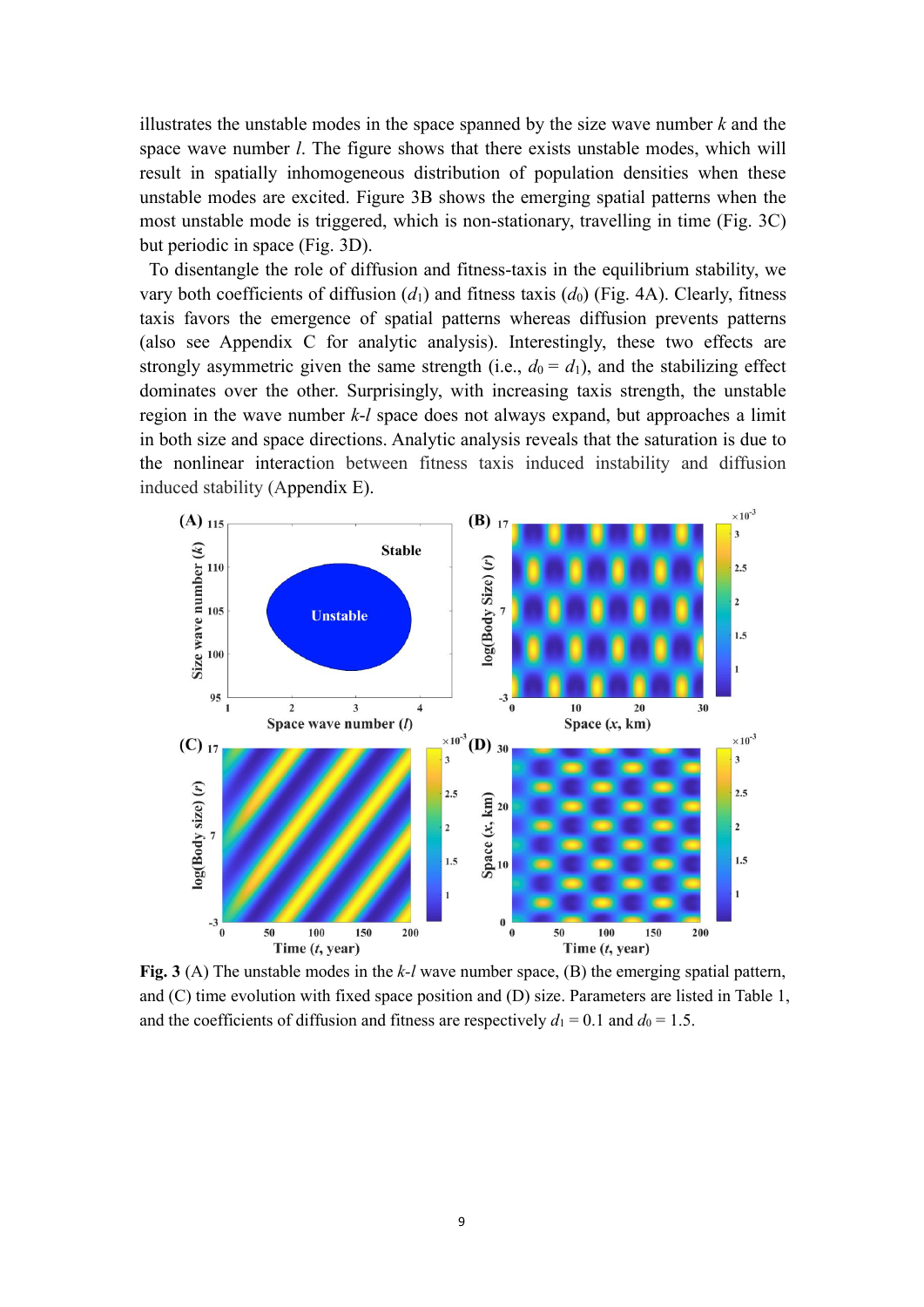

**Fig. 4** (A) Diagram of spatial patterns in the space spanned by diffusion  $(d_1)$  and fitness taxis (*d*0) coefficients, and (B) the evolution of region with unstable modes in the *k-l* wave number space with increasing taxi strength  $(d_0 \in [1.5, 15]$  increases with deepening blue color) but fixed diffusion ( $d_1 = 0.1$ ). The blue point **A** in (A) corresponds to Fig. 3 and the shaded grid area in (B) corresponds to Fig. 3A. Parameters are listed in Table 1.

When the widths of the size and space kernel are varied, we see that wider kernels favor equilibrium stability in the spatio-temporal model (Fig. 5). The difference is that the size kernel width primarily affects the unstable modes in the size direction, while the space kernel width affects the unstable modes in the space direction. Moreover, narrower size kernel width allows more unstable size modes, and even makes the equilibrium unstable.



**Fig. 5:** The evolution of region with unstable modes in the *k-l* wave number space with intensified taxi strength  $(d_0 \in [1.5, 15]$  increases with deepening blue color), and fixed diffusion ( $d_1 = 0.1$ ). Top panels correspond to the width of size kernel  $\sigma_1$ : 0.5 (left), 1.5 (middle) and 3 (right), and the bottom panels correspond to the width of the space kernel  $\sigma_2$ : 0.5 (left), 1 (middle) and 2 (right). Other parameters are listed in Table 1.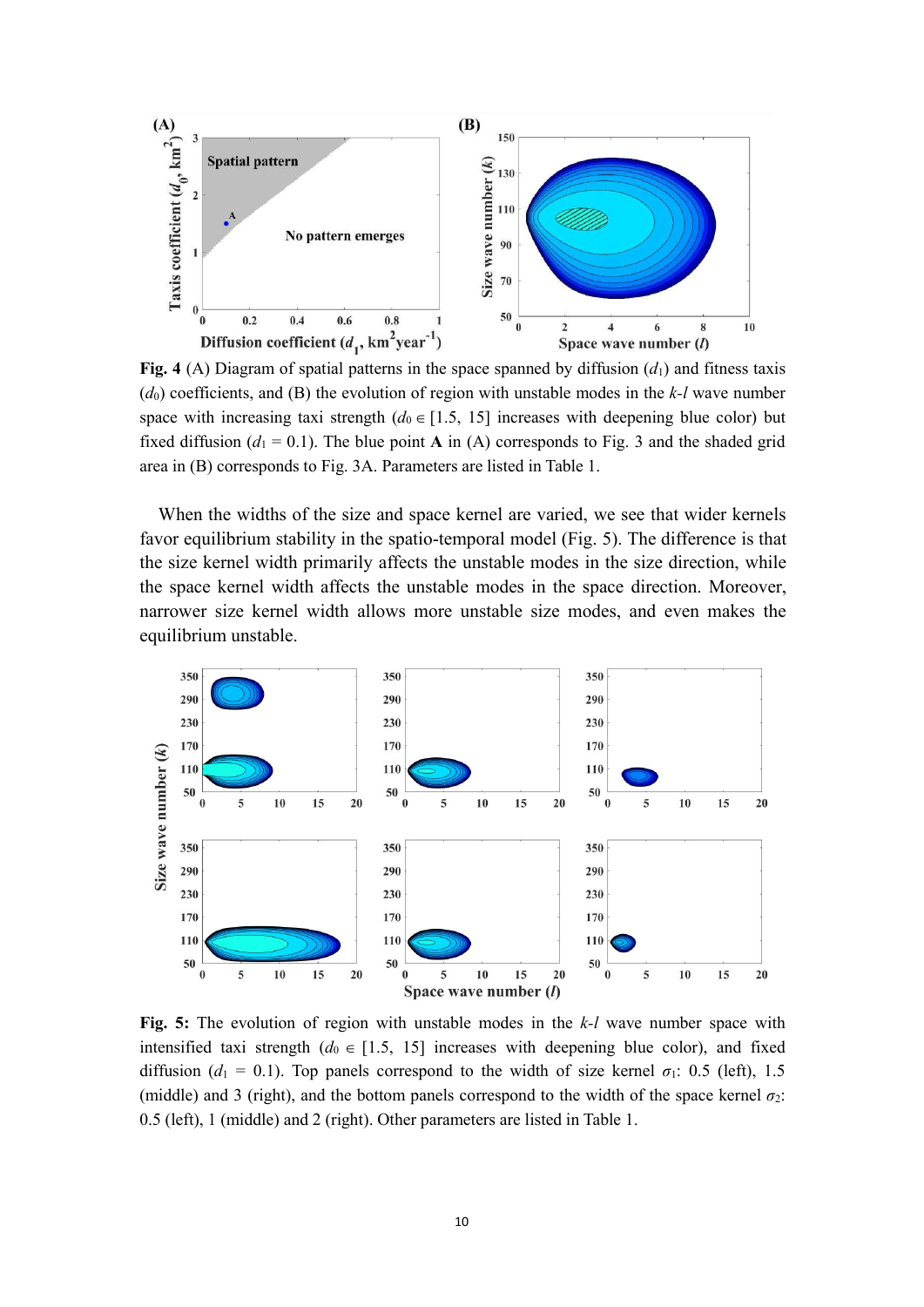# **Discussion**

We have developed a spatially augmented marine size-spectrum model to explore the stability properties of equilibrium solutions, where animals move both randomly and towards higher population fitness. Previously, several models have considered spatial movements (i.e., diffusion and advection) in a size-spectrum framework, such as the APECOSM model (Maury, 2010), the COBALT model (The Carbon, Ocean Biogeochemistry and Lower Trophics marine ecosystem model; Stock *et al*., 2014; Waston *et al*., 2015), the PISCES model (Aumont *et al*., 2003; Aumont and Bopp, 2006; Lefort *et al*., 2015). However, these models were generally studied in an applied context. To our best knowledge, the present work is the first theoretical attempt to investigate equilibrium stability in a spatially explicit marine size-spectrum model.

Population fitness in our model is measured by the proxy *g*/*m - μ,* which integrates the gain of food and losses to predation. Positive fitness indicates that the environment benefits an animal's population growth, and thus appeals to individuals, while negative fitness implies a harsh environment in which individuals would try to avoid foraging. An alternative fitness proxy can be of the form (*g/m)/μ,* which is the well-known Gilliam's rule (Gilliam and Fraser 1987). This fitness proxy tends to optimize an individual reproductive output of its whole life. While both fitness proxies have been widely employed in the literature (Abrams 1990; Visser 2007; Kiørboe *et al*., 2017; Heilmann *et al*., 2018), we adopted the first fitness proxy mainly because it is analytically tractable, but it would be interesting to see the impacts of the other fitness proxy on equilibrium stability.

The spatial foraging kernel was introduced to overcome the ill-posedness of the problem, a similar issue to which was encountered by Heilmann *et al.* (2018). In the absence of this spatial kernel short-wave disturbances increase exponentially. In the presence of the spatial kernel, short-wave perturbations decay exponentially, and the unstable wave modes first grow exponentially but ultimately become saturated (Appendix F). In the present work, the spatial foraging kernel stabilizes the equilibrium with wider kernel favoring stability (Fig. 5). Such a spatial foraging kernel has been demonstrated in non-structured prey-predator models to exhibit a stabilizing effect (Banerjee and Zhang 2016), as well as a destabilizing effect if the kernel width exceeds a threshold value (Pal *et al*., 2019); however, the later effect is not observed in our model.

The reproduction process plays a stabilizing role. This process and predation act as the two driving forces that propagate the energy flux through the whole ecosystem. In the absence of the reproduction process, we found that the predation process always makes the equilibrium solution unstable in the temporal model (Datta *et al*., 2011). The reproduction term enabled us to find a stable equilibrium solution and then made it possible to understand how different scales of space and size perturbations affect the spatio-temporal dynamics. Most exiting studies of equilibrium stability of size-spectrum models employed the predation process as the sole driving force, ignoring the reproduction process (Benoît and Rochet 2004; Datta *et al*., 2010, 2011; Plank and Law, 2011). This is mainly because the egg stage cannot be explicitly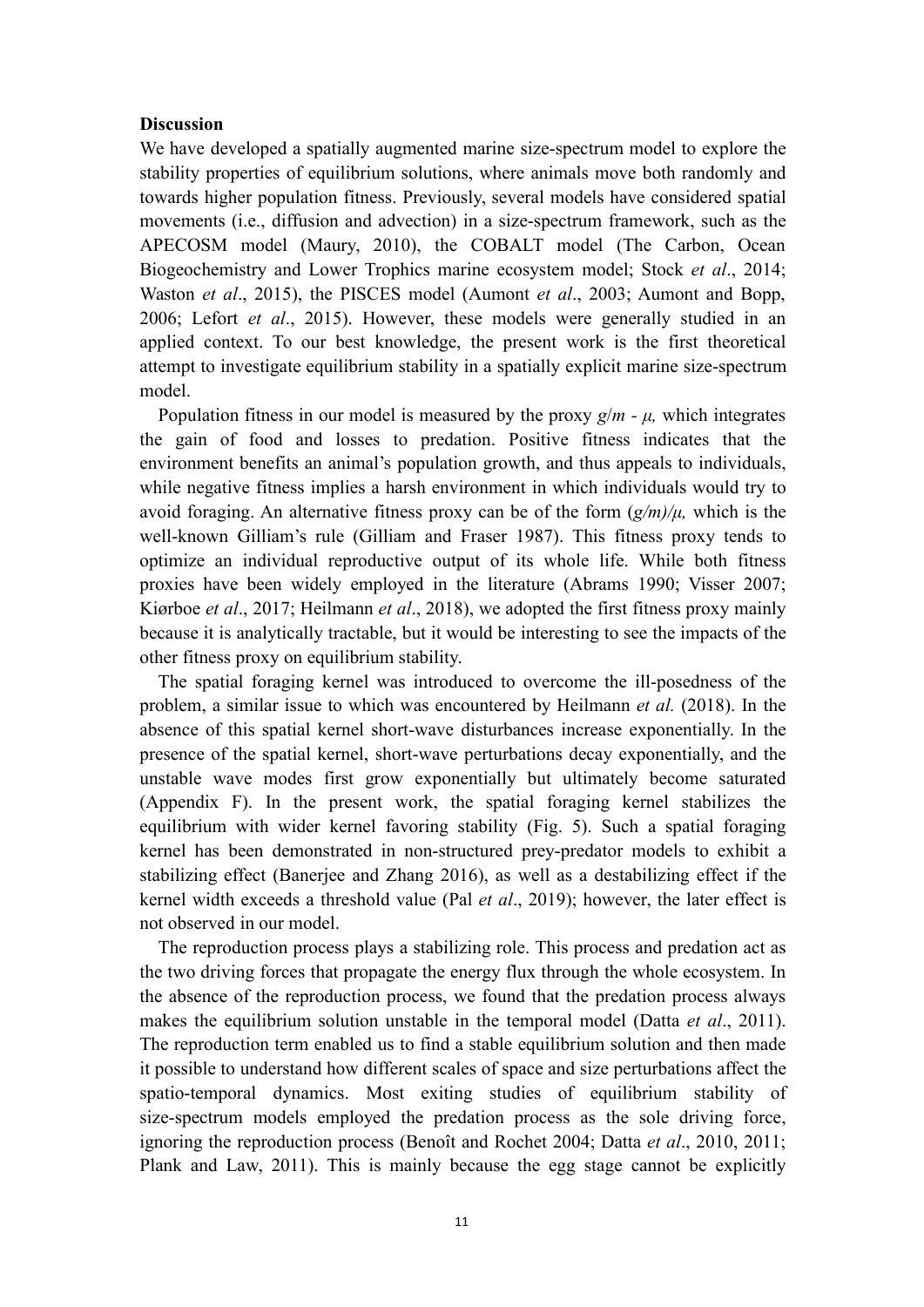modeled since every individual in size-spectrum models is assumed to grow by predating on smaller organisms, whereas eggs of course do not predate. Our modeling of population reproduction originated from Capitán and Delius (2010), who studied the size-spectrum stability in a scale-invariant model for marine population dynamics where reproduction was developed based on a Markov chain, and reported that the reproduction stabilized equilibrium. Alternatively, a stable equilibrium might arise in a truncated size spectrum by limiting organisms' size to a finite range and imposing a constant biomass for the organism with the smallest body size (Benoît and Rochet 2004).

The two spatial processes of diffusion and fitness-taxis have contrasting roles in determining equilibrium stability. While diffusion always stabilizes equilibrium (Appendix C), fitness-taxis can destabilize it (Fig. 3A). In the latter case, non-stationary patterns emerge that are travelling in size and periodic in space (Fig. 3B, 3C, 3D). Previously, Heilmann *et al*. (2018) considered a two-species model with diffusion and fitness-taxis as well as spatial kernel, and found a variety of spatial patterns including stationary spatial patterns, standing and travelling waves, and chaotic spatio-temporal patterns. We did not observe stationary patterns nor chaotic patterns in our model, but we did observe travelling waves for certain parameter values (Appendix G). The diverse patterns in Heilmann *et al*. (2018) are due to the taxis-driven instability as well as taxis-diffusion driven instability, the latter of which is basically the same as the classic Turing mechanism (Turing 1952), but is impossible to occur in our model. This is because our model fundamentally differs from two-species predator-prey model in the way population abundance changes. In particular, our model takes the growth of individuals and the resulting ontogenetic diet shift into account. This size-spectrum approach makes our study unique in the context of pattern formation in ecosystems with organisms of diverse sizes.

While we have revealed fitness-taxis to be a significant mechanism for creating spatial patterns in marine ecosystems, the unstable modes in the wave number *k*-*l* space were constrained to a finite region (Fig. 5), which did not always expand, but instead approached a limit in both directions of size and space as taxis strength is continuously intensified (i.e.,  $d_0$ ). This is due to the nonlinear interactions between taxis-induced instability and diffusion-induced stability (Appendix E). Moreover, the region with unstable modes decreased with increasing width in the size and spatial kernels (Fig. 5), suggesting that foraging kernels with large widths promote ecosystem stability. Note that all individuals in our model have exactly the same diffusion rate, taxis strength, size and space foraging kernel width, meaning that these factors are all size-independent. Since it is reasonable to assume that large individuals own large rates in diffusion as well as in taxis strength (Castle *et al*., 2011), or wide size and space width (Kramer and Chapmanm 1999; Haskell *et al*., 2002; Jetz *et al*., 2004, Nash *et al*., 2013), a particularly interesting and ecological relevant question arises what happens to the marine spatio-temporal dynamics if these factors are size-dependent. Zhang *et al*. (2014) considered a size-structured population model where diffusion rate increased allometrically with body size and found that the size-dependent diffusion promoted the emergence of spatial patterns, specifically,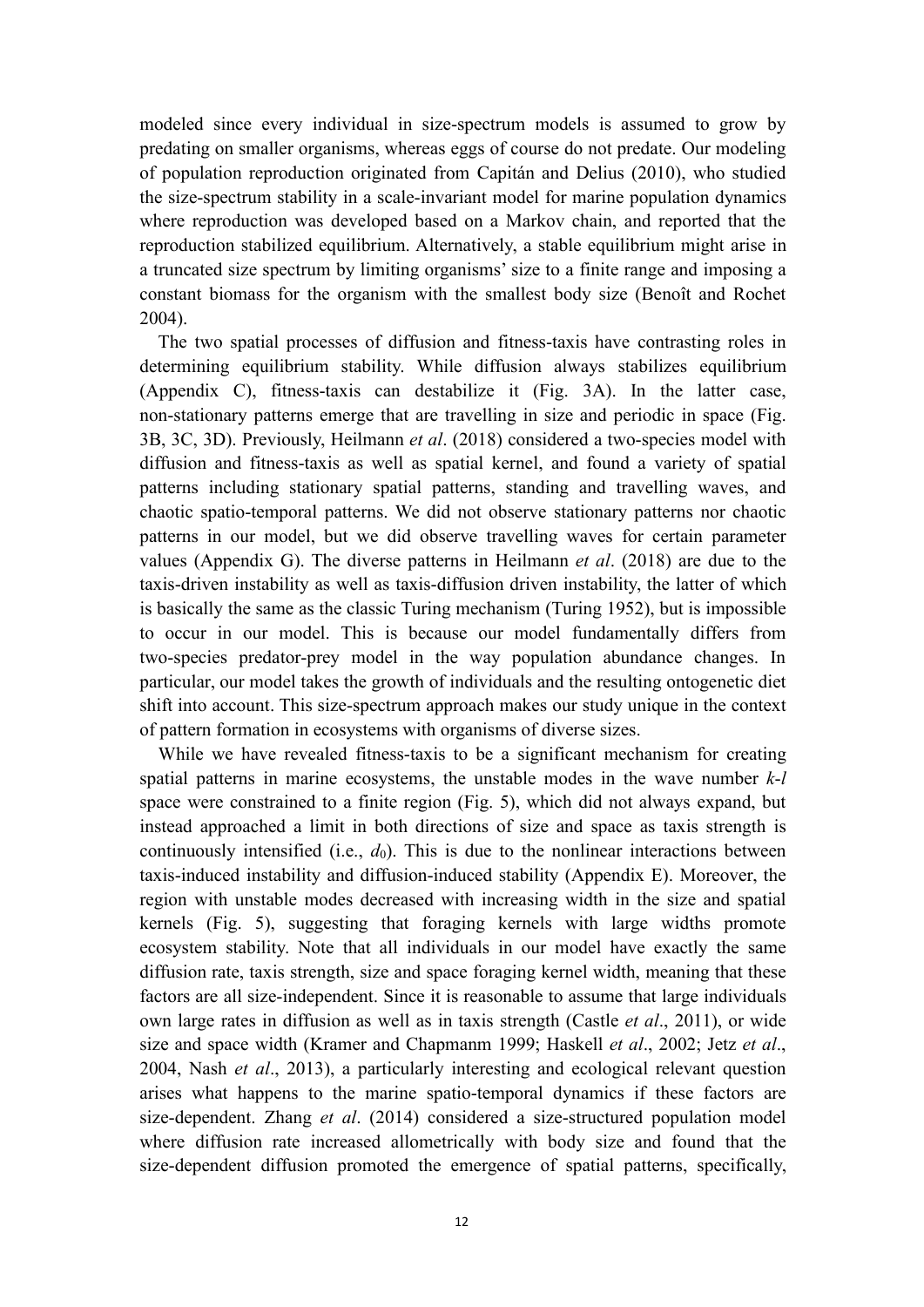chaotic patterns. However, adding size-dependency either in diffusion, fitness taxis, size or spatial kernels to our model will break scale-invariance, hence making our model analytically intractable. Nonetheless, considering the size-dependency will be a promising future work.

Our finding that fitness-taxis promotes spatial patterns in marine ecosystems has important biological significance. In general, marine ecosystems are constantly exposed to changes from natural or anthropogenic origins, and these changes may alter population fitness, creating fitness gradients and thus directing organism movements. For instance, fisheries create a harsh environment for targeted fishes, which will lower their fitness and thus drive them away from regions with heavy fishing pressure. Marine ecosystems are also substantially impacted by human pollution (Votier *et al*., 2005, 2008), which may provide a considerable amount of nutrient inputs. The supplement of nutrients can attract epipelagic and migratory communities (Maury, 2010) for the reason of enhanced fitness. Growing evidence suggests the accelerated global warming trends by human activities may cause an average of 1.3-1.8<sup>o</sup>C increase by the mid-century (2046-2065; IPCC, 2007). Empirical studies showed that elevated temperature benefits foraging rate but also burdens metabolic costs, thus altering population fitness (Fry, 1971; Sandersfeld *et al*., 2015). Thus, global warming could be an important environmental forcing driving spatial heterogeneity of marine organism's abundance distribution (Beaugrand *et al*., 2009, McGinty *et al*., 2011) possibly through the spatial movement of fitness-taxis.

In conclusion, we studied the stability properties in a spatially explicit marine size-spectrum model with diffusion and fitness-taxis. While diffusion always stabilizes the equilibrium, fitness-taxis can destabilize it, leading to spatially inhomogeneous population densities that travel in size. These findings suggest that fitness-taxis serves as a possible mechanism underlying marine spatial pattern formations. An interesting future work is how this mechanism will be reinforced by environmental factors that can potentially alter population fitness. Moreover, since our model is purely size-based ignoring species identity, a promising future work is to explicitly address the spatio-temporal dynamics of species-rich ecosystems with species-based network approaches.

**Author contributions:** KHA, UHT, GWD and LZ developed the model. NX, LZ and GWD carried out the analytical analysis, and performed the numerical simulations and wrote the manuscript draft. All authors contributed to discussion of results and the final text.

**Acknowledgements:** LZ was financially supported by the NSF of China (11871065), the NSF of Jiangsu Province (BK20181450), by the Jiangsu Distinguished Professor Program, and the Yangzhou Talent Program of 'LvYangJinFeng'. KHA and UHT were supported by The Centre for Ocean Life, a Villum Kahn Rasmussen Centre of Excellence funded by the Villum Foundation.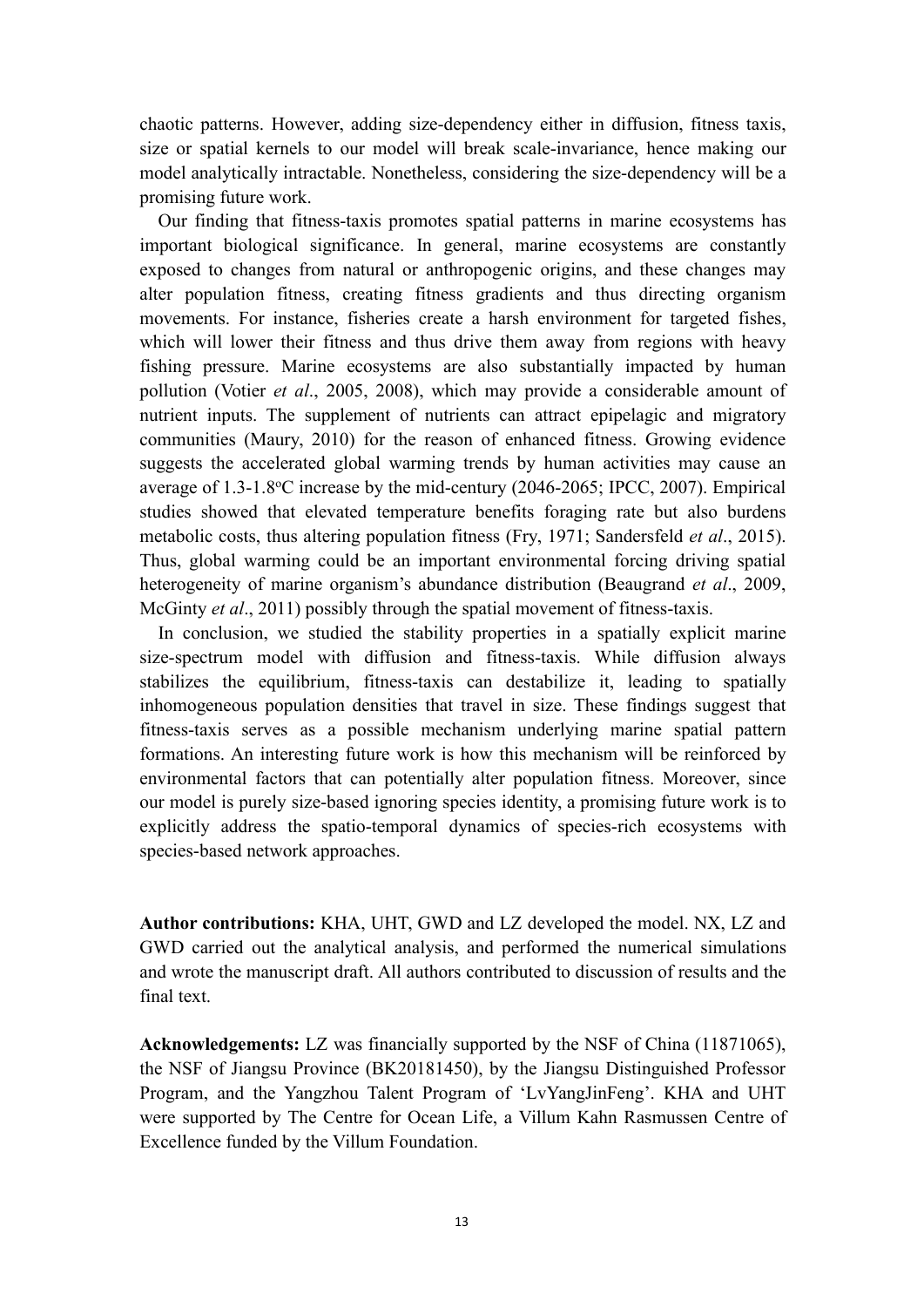### **References**

- Abrams M. D., 1990. Adaptations and responses to drought in Quercus species of North America. *Tree Physiology* 7, 227-238.
- Ainseba D., Bardahmane M., Noussair A., 2008. A reaction-diffusion system modeling predator-prey with prey-taxis. *Nonlinear Analysis: Real World Applications* 9, 2086-2105.
- Andersen K. H., Berge T., Gonçalves R. J., Hartvig M., Heuschele J., Hylander S., Jacobsen N. S., Lindemann C., Martens E.A., Neuheimer A. B., Olsson K., Palacz A., Prowe F., Sainmont J., Traving S. J., Visser A.W., Wadhwa N., Kiørboe T., 2016. Characteristic Sizes of Life in the Oceans, from Bacteria to Whales. *Annual Reviews in Marine Science* 8, 217-241.
- Andersen K. H., Beyer J. E., 2006. Asymptotic body size determines species abundance in the marine size spectrum. *American Naturalist* 168, 54-61.
- Aumont O., Maier-Reimer E., Blain S., Monfray P., 2003. An ecosystem model of the global ocean including Fe, Si, P colimitations. *Global Biogeochemical Cycles* 17, 1060.
- Aumont O., Bopp L., 2006. Globalizing results from ocean in situ iron fertilization studies*. Global Biogeochemical Cycles* 20, 1-15.
- Banerjee M., Volpert V., 2016b. Spatio-temporal pattern formation in Rosenzweig–MacArthur model: effect of nonlocal interactions. *Ecological Complexity* 30, 2-10.
- Banerjee M., Zhang L., 2016. Stabilizing role of nonlocal interaction on spatio-temporal pattern formation. *Mathematical Modelling in Natural Phenomenon* 11, 103-118.
- Beaugrand G., Luczack C., Edwards M., 2009. Rapid biogeographical plankton shifts in the North Atlantic Ocean. *Global change biology* 15, 1970-1803.
- Benoît E., Rochet M. J., 2004. A continuous model of biomass size spectra governed by predation and the effects of fishing on them. *Journal of Theoretical Biology* 226, 9-21.
- Blanchard J. L., Jennings S., Law R., Castle MD., McCloghrie P., Rochet, M. J., Benoît E., 2009. How does abundance scale with body size in coupled size-structured food webs? *Journal of Animal Ecology* 78, 270-280.
- Boit A., Martinez N.D., Williams R.J., Gadeke U., 2012. Mechanistic theory and modelling of complex food-web dynamics in Lake Constance. *Ecology Letters* 15, 594-602.
- Capitán J. A., Delius G. W., 2010. Scale-invariant model of marine population dynamics. *Physical Review E* 81, 061901.
- Castle M. D., Blanchard J. L., Jennings S., 2011. Predicted effects of behavioural movement and passive transport on individual growth and community size structure in marine ecosystems. *Advances in Ecological Research* 45, 41-66.
- Cosner C., 2005. A dynamic model for the ideal-free distribution as a partial differential equation. *Theoretical Population Biology* 67, 101-108.
- Datta S., Delius G. W., Law R., 2010. A jump-growth model for predator-prey dynamics: derivation and application to marine ecosystems. *Bulletin of Mathematical Biology* 72, 1361-1382.
- Datta S., Delius G. W., Law R., Plank M. J., 2011. A stability analysis of the power-law steady state of marine size spectrum. *Journal of Mathematical Biology* 63, 779-799.
- FAO, 2008. Fisheries management. 2. The ecosystem aproach to fisheries. 2.1 Best practices in ecosystem modelling for informing and ecosystem aproach to fisheries. FAO Technical Guidelines for Responsible Fisheries, 4.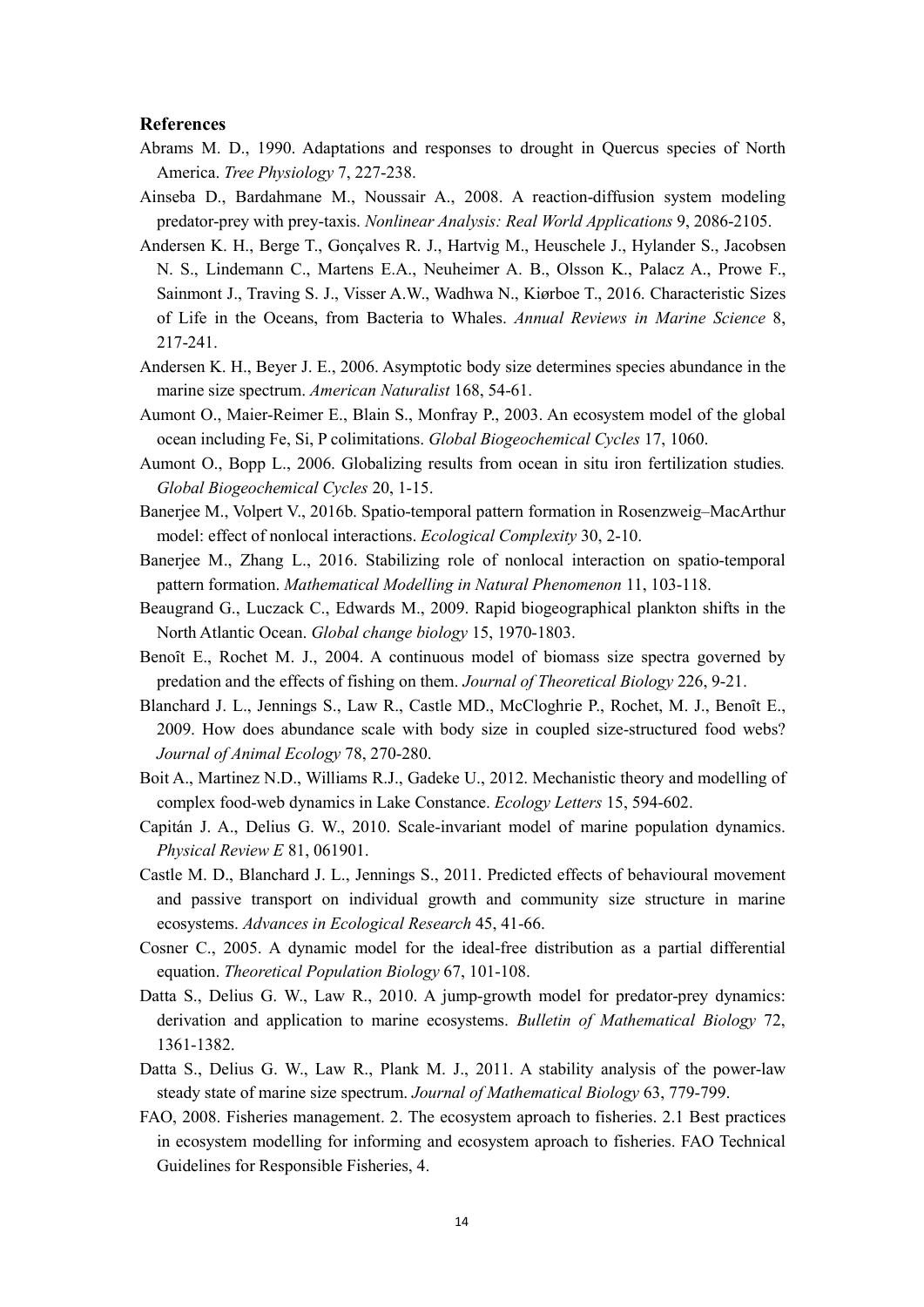- Fry F. E. I., 1971. Fish Physiology Vol. VI Environmental Relations and Behavior (eds Hoar, W. S. & Randall, D. J.), 1-99.
- Gilliam J. F., Fraser D. F., 1987. Habitat selection under predation hazard: test of a model with foraging minnows. *Ecology* 68, 1856-1862.
- Gilljam D., Thierry A., Figueroa D., Jones I., Lauridsen R., Petchey O., Woodward G., Ebenman B., Edwards F. K., Ibbotson A. T. J., 2011. Seeing double: Size-based versus taxonomic views of food web structure. *Advances in Ecological Research* 45, 67-133.
- Gomez-Canchong P., Quinones R. A., Brose U., 2012. Robustness of size-structure across ecological networks in pelagic systems. *Theoretical Ecology* 6, 45-56.
- Grindrod P., 1988. Models of individual aggregation or clustering in single and multi-species communities. *Journal of Mathematical Biology* 26, 651–660.
- Guiet J., Poggiale J. C., Maury O., 2016. Modelling the community size-spectrum: recent developments and new directions. *Ecology Modelling* 337, 4-14.
- Hartvig M., Andersen K. H., Beyer J. E., 2011. Food web framework for size-structured populations. *Journal of Theoretical Biology* 272, 113-122.
- Haskell J., Ritchie M., Olff H., 2002. Fractal geometry predicts varying body size scaling relationships for mammal and bird home ranges. *Nature* 418, 527-530.
- Heneghan R. F., Hatton I. A., Galbraith E. D., 2019. Climate change impacts on marine ecosystems through the lens of the size spectrum. *Emerging Topics in Life Sciences* 3, 233-243.
- Heilmann I. T., Thygesen U. H., Sϕrensen M. P., 2018. Spatio-temporal pattern formation in predator-prey systems with fitness taxis. *Ecology Complexity* 34, 44-57.
- IPCC, 2007. Climate change 2007: the physical science basis. In: Solomon S., Qin D., Jackson R. B., Carpenter S. R., Dahm C. N., McKnight D. M., Naiman R. J., Postel S. L., Running S. W., 2001. Water in a changing world. *Ecology Applied* 11, 1027-1045.
- Jennings S., Pinnegar J. K., Polunin N. V. C., Boon T. W., 2001. Weak cross-species relationships between body size and trophic level belie powerful size-based trophic structuring in fish communities. *Journal of Animal Ecology* 70, 934-944.
- Jetz W., Carbone C., Fulford J., Brown J. H., 2004. The scaling of animal space use. *Science* 306, 266-268.
- Kareiva P., Odell G., 1987. Swarms of predators exhibit 'preytaxis' if individual predators use area-restricted search. *American Naturalist* 130, 233-270.
- Kerr S. R., Dickie L. M., 2001. The biomass spectrum: a predator-prey theory of aquatic production. Columbia University Press, New York.
- Kiørboe T., Saiz E., Tiselius P., Andersen K. H., 2017. Adaptive feeding behavior and functional responses in zooplankton. *Limnology and Oceanography* 63, 308-321.
- Kot M., 2001. Elements of Mathematical Ecology. Cambridge University Press, Cambridge.
- Kramer D., Chapmanm M., 1999. Implications of fish home range size and relocation for marine reserve function. *Environmental Biology of Fishes* 55, 65-79.
- Lefort S., Aumont O., Bopp L., Arsouze T., Gehlen M., Maury O., 2015. Spatial and body-size dependent response of marine pelagic communities to projected global climate change. *Global Change Biology* 21, 154-164.
- Loeuille N., Loreau M., 2005. Evolutionary emergence of size-structured food webs. *Proceedings of The National Academy of Sciences of the United States of America* 102,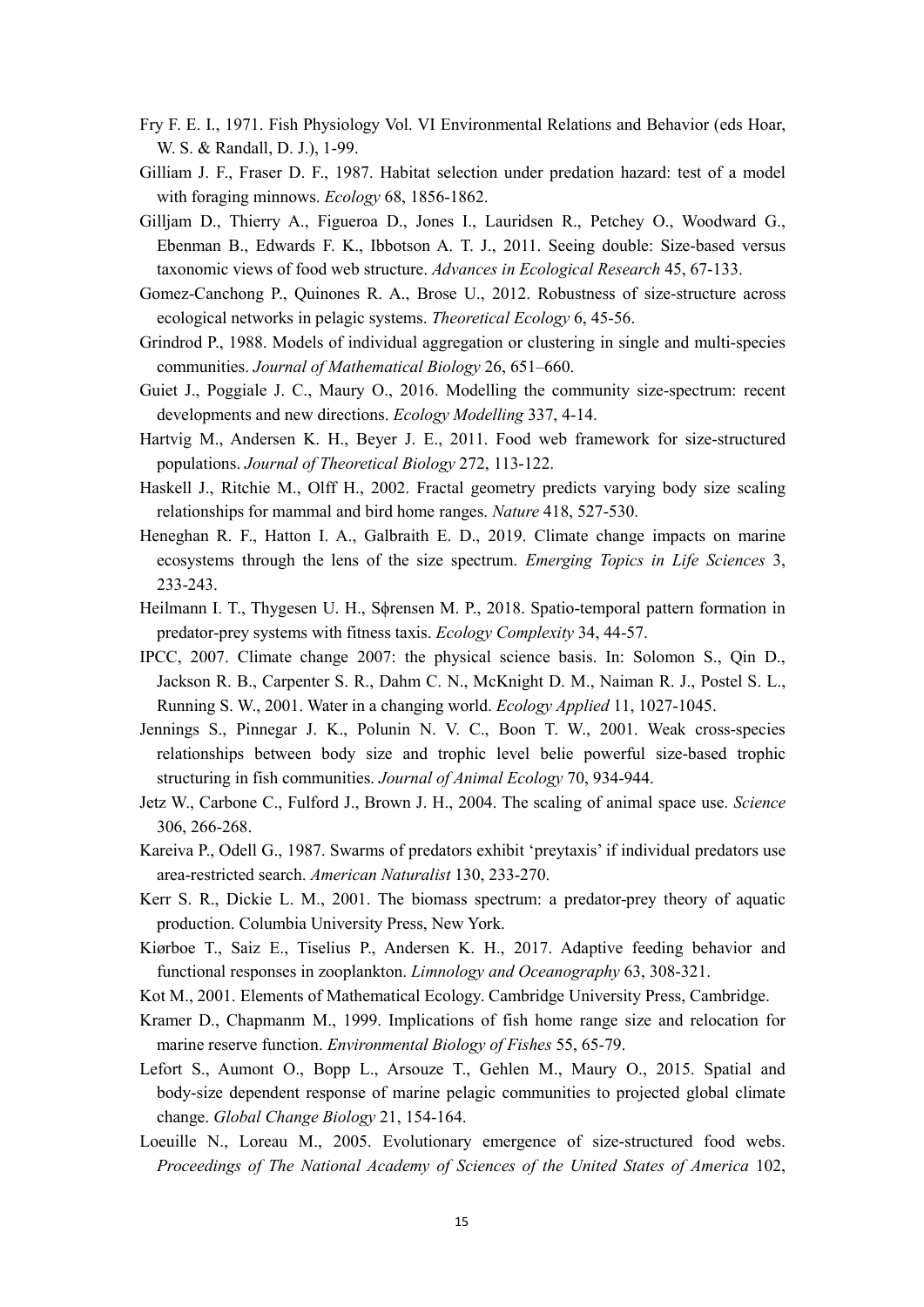5761-5766.

- Malchow H., Petrovskii S. V., Venturino E., 2008. Spatio-temporal Patterns in Ecology and Epidemiology: Theory, Models, and Simulation. Chapman & Hall/CRC London.
- Maury O., 2010. An overview of APECOSM, a spatialized mass balanced 'Apex Predators ECOSystem Model' to study physiologically structured tuna population dynamics in their ecosystem. *Progress In Oceanography* 84, 113-117.
- McGinty N., Power A. M., Johnson M. P., 2011. Variation among northeast Atlantic regions in the response of zooplankton to climate change: not all areas follow the same path. *Journal of Experimental Marine Biology and Ecology* 400, 120-131.
- Nash K. L., Graham N., Bellwood D. R., 2013. Fish foraging patterns, vulnerability to fishing and implications for the management of ecosystem function across scales. *Ecosystems* 16, 478-490.
- Pal S. Ghorai S., Barnerjee M., 2019. Effects of kernels on spatio-temporal patterns of a nonlocal prey predator model. *Mathematical Biosciences* 310, 96-107.
- Plagányi E. E., 2007. Models for an ecosystem approach to fisheries. Technical Reports. Rome, Italy.
- Plank M. J., Law R., 2011. Ecological drivers of stability and instability in marine ecosystems. *Theoretical Ecology* 5, 465-480.
- Rochet N. J., Benoît E., 2011. Fishing destabilizes the biomass flow in the marine size spectrum. *Proceedings of the Royal Society of London* 279, 284-292.
- Rossberg A. G., Ishi R., Amemiya T., Itoh K., 2008. The top-down mechanism for body-mass-abundance scaling. *Ecology* 89, 567-580.
- Sandersfeld T., Davison W., Lamare M. D., Knust R., Richter C., 2015. Elevated temperature causes metabolic trade-offs at the wholeorganism level in the Antarctic fish *Trematomus bernacchii*. *The Journal of Experimental Biology* 218, 2373-2381
- Sheldon R. W., Prakash A., Sutcliffe Jr W. H., 1972. The size distribution of particles in the ocean. *Limnology and Oceanography* 17, 327-340.
- Silvert W., Platt T., 1978. Energy flux in the pelagic ecosystem: a time-dependent equation. *Limnology and Oceanography* 23, 813-816.
- Silvert W., Platt T., 1980. Dynamic energy-flow model of the particle size distribution in pelagic ecosystems. Evolution and ecology of zooplankton communities. Special symposium, vol. 3, 754-763. Hanover, NH: University Press of New England.
- Stock C. A., Dunne J. P., Jasmin J., 2014. Global-scale carbon and energy flows through the marine food web: an analysis with a coupled physicalbiological mode. *Progress in Oceanography* 120, 1-28.
- Turing A. M., 1952. The Chemical Basis of Morphogenesis. *Philosophical Transactions of the Royal Society of London. Series B* 237, 37-72.
- Ursin E., 1973. On the prey size preferences of cod and dab. *Meddelelser fra Dammarks Fiskeriog Havundersϕgelser* 7, 84-98.
- Visser, A. W., 2007. Motility of zooplankton: Fitness, foraging and predation. *Journal of Plankton Research* 29, 447–461.
- Votier S. C., Hatchwell B. J., Beckerman A. P., McCleery R. H., Hunter F. M., Pellat J., Trinder M., Birkhead T. R., 2005. Oil pollution and climate have wide-scale impacts on seabird demographics. *Ecology Letters* 8, 1157-1164.